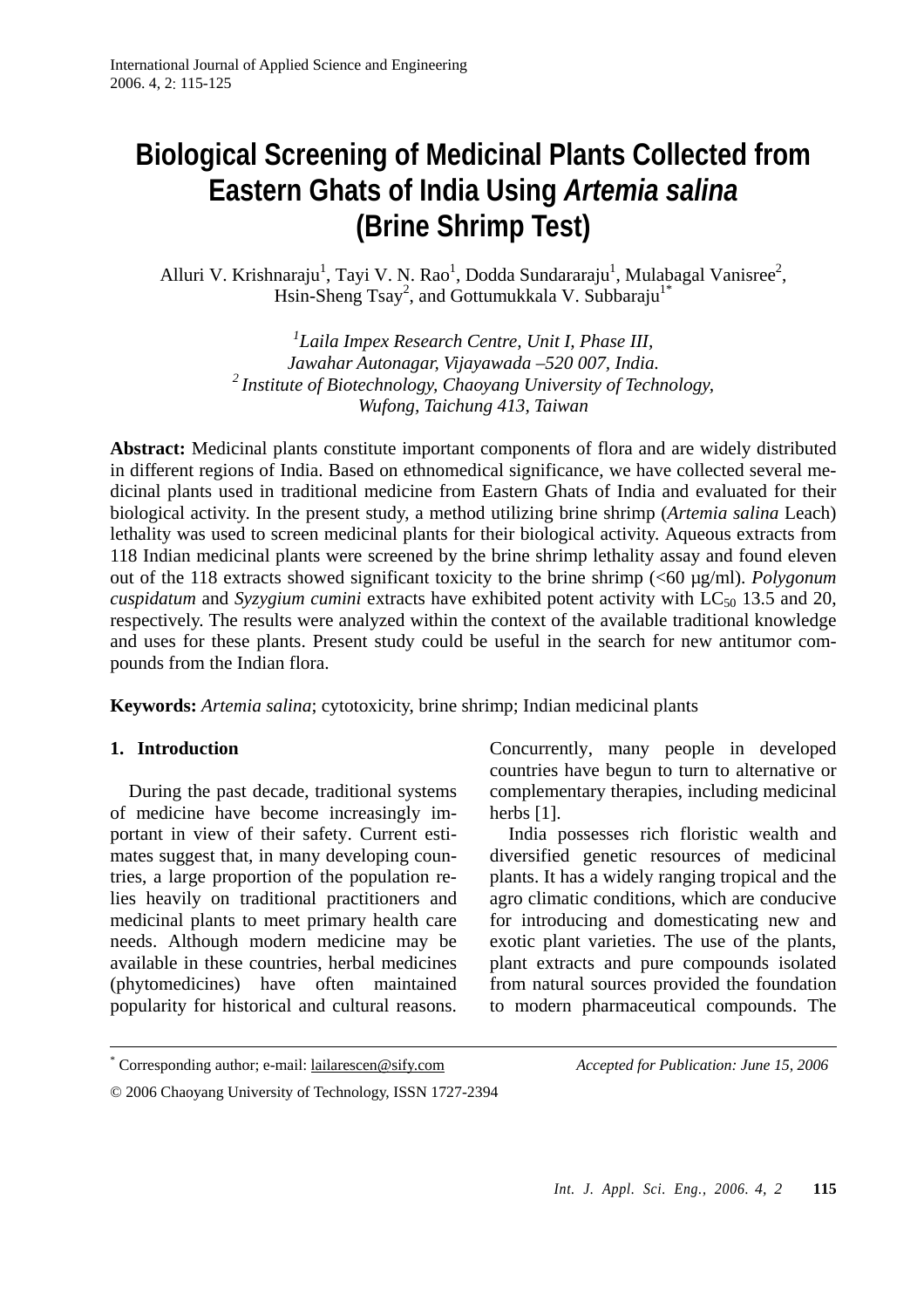well known Indian systems of Medicine, namely, the Ayurveda, Siddha and Unani use predominantly plant based raw materials. Most of these traditional preparations and formulations have been found to be a reservoir of pharmaceuticals [2].

The brine shrimp lethality assay consists of exposing larvae to test sample in saline solution and lethality is evaluated after 24 h. The commercial availability of inexpensive brine shrimp eggs, the low cost and ease of performing the assay make brine shrimp lethality assay, a very useful bench-top method [3]. A number of studies have demonstrated the use of the brine shrimp assay to screen plant extracts [4-6]. Lethality assay has been used successfully to biomonitor the isolation of cytotoxic [7], antimalarial [8], insecticidal [9], and antifeedent [10] compounds from plant extracts. In this report, results of a screening of water, hydroalcoholic and alcoholic extracts of some important medicinal plants used in the traditional medicine (collected from the Eastern Ghats of India) for lethality towards *Artemia salina* larvae are presented.

#### **2.Materials and methods**

#### **2.1. Plant material**

Authenticated medicinal plants were collected from the Eastern Ghats of Southern India during November 2002. The botanical identification was made by Dr. K. Hemadri and voucher specimens were on deposit at the herbarium of Laila Impex Research Centre, India.

#### **2.2 Preparation of extracts**

The plant materials were dried under shade and ground to a coarse powder. The powdered plant materials (each 25 g) were individually extracted with water / hydro-alcohol / alcohol (200 ml) and then filtered. Filtrates were concentrated individually, dried under vacuum and used for screening the brine shrimp

lethality.

extracts of medicinal plants of India. Brine shrimps (*Artemia salina*) were hatched using brine shrimp eggs in a conical shaped vessel (1L), filled with sterile artificial seawater (prepared using sea salt 38 g  $1^{-1}$  and adjusted to pH 8.5 using 1N NaOH) under constant aeration for 48 h. After hatching, active nauplii free from egg shells were collected from brighter portion of the hatching chamber and used for the assay. Ten nauplii were drawn through a glass capillary and placed in each vial containing 4.5 ml of brine solution. In each experiment, 0.5 ml of the plant extract was added to 4.5 ml of brine solution and maintained at room temperature for 24 h under the light and surviving larvae were counted. Experiments were conducted along with control (vehicle treated), different concentrations  $(1-5000 \mu g \text{ ml}^{-1})$  of the test substances in a set of three tubes per dose.

**2.3 Brine shrimp lethalityy bioassay** 

Brine shrimp lethality bioassay [11], was carried out to investigate the cytotoxicity of

#### **2.4 Lethality concentration determination**

The percentage lethality was determined by comparing the mean surviving larvae of the test and control tubes.  $LC_{50}$  values were obtained from the best-fit line plotted concentration verses percentage lethality. Podophyllotoxin was used as a positive control in the bioassay.

#### **2.5 Statistic analysis**

The percentage lethality was calculated from the mean survival larvae of extracts treated tubes and control.  $LC_{50}$  values were obtained by best-fit line method.

#### **3. Results and discussion**

Brine shrimp lethality is the simple bioassay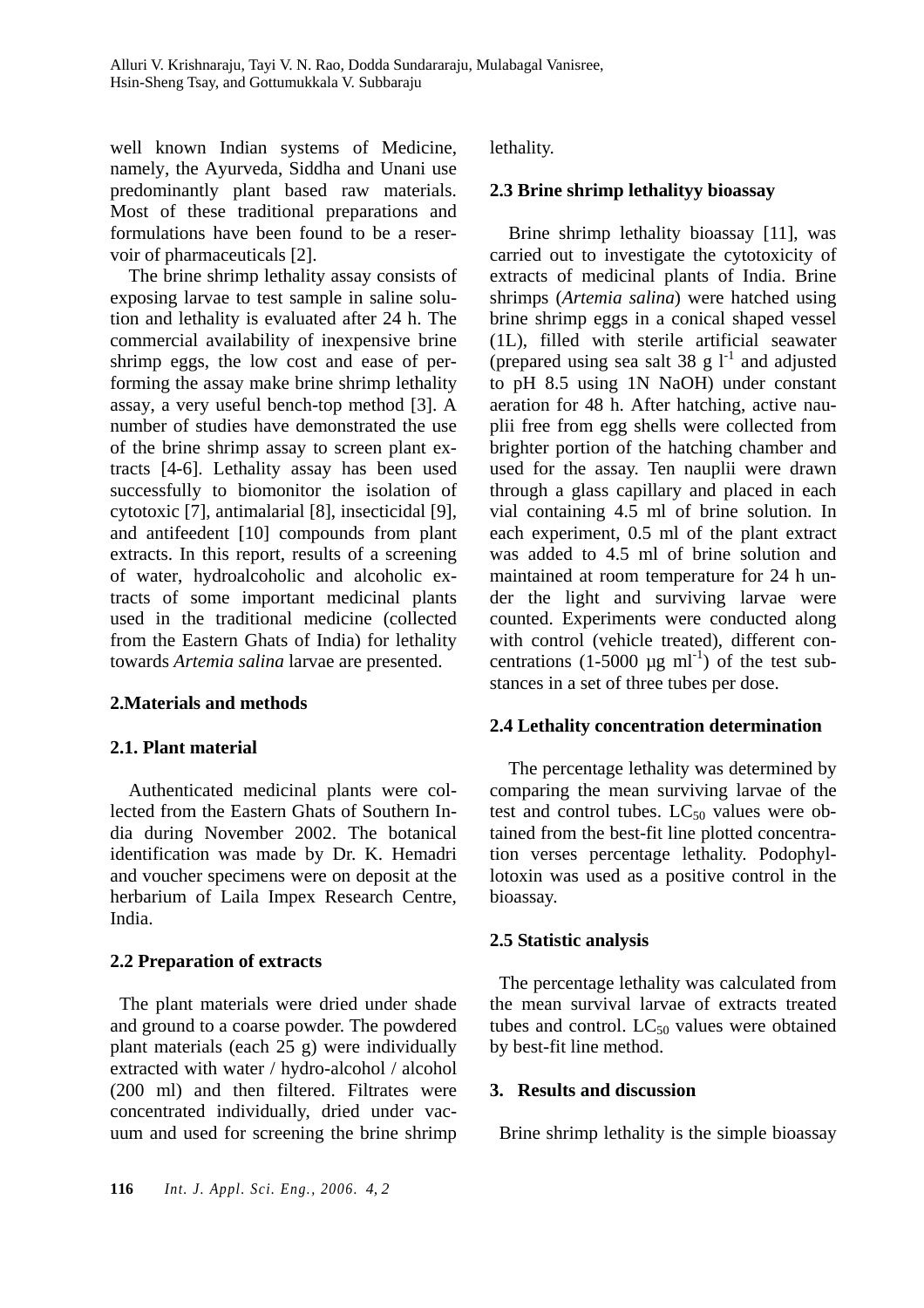useful for screening large number of extracts in the drug discovery process from the Indian Medicinal plants. The procedure of Mayer et al [11], was adopted to determine the lethality of plant extracts to brine shrimp. The method allows the use of smaller quantity of the extracts and permits larger number of samples and dilutions within shorter time than using the original test vials [12].

The  $LC_{50}$  values of the brine shrimp obtained for extracts of these medicinal plants and that of the positive control, podophyllotoxin, have been presented in Table 1. The degree of lethality was found to be directly proportional to the concentration of the extract. In the evaluation for general toxicity using brine shrimp, maximum mortalities took place at a concentration of 1000 µg/ml whereas; least mortalities were at 10  $\mu$ g/ml concentration. The most promising extracts were the aqueous extracts of *Polygonum cuspidatum* and *Syzygium cumini* which have been used in the traditional medicine for the treatment of antitumor and anti-inflammatory diseases and the lethality  $(LC_{50})$  values are 13.5 and 20 ug/mL, respectively (Table 1). In addition, the extracts of *Ocimum sanctum*, *Lagerstroemia reginae*, *Cissampelos pareira*, *Acacia conccina*, *Punica granatum*, *Aconitum species*, *Rosa damascene*, *Cinchona species*, *Bacopa monnieri*, *Symplocos racemosa* and several species of *Piper* showed significant lethality to brine shrimp. The  $LC_{50}$  values were found to be lower than 100. The activity results of species belonging to *Piperaceae* family were found to be consistent with existing phytochemical knowledge of these plants as a source of cytotoxic and antitumor compounds [13]. In few cases, complete analysis of the cytotoxicity of several plant parts allow to understand the location of cytotoxic substances.

Other plant species, however, showed no significant differences in percentage mortalities between different concentrations within the same species indicating that no brine shrimp lethality, compared to that of control.

The  $LC_{50}$  values of the plant extracts (24 h) were obtained by a plot of percentage of the shrimps killed against the concentrations of the extracts and the best-fit line was obtained from the data by means of regression analysis.  $LC_{50}$  was obtained from the best-fit line method.

## **4. Conclusions**

From the preliminary screening, we have identified numerous extracts of Indian medicinal plants with pharmacological activity against brine shrimp. The fact that eleven out of the 118 plants screened for toxicity against brine shrimp had  $LC_{50}$  values less than 60 µg  $ml<sup>-1</sup>$  is interesting and lend support to the traditional use of these plants. Based on the possible relationship between brine shrimp lethality and plant bioactivity, this work could serve for further ethnobotanical and phytochemical research.

### **Acknowledgements**

The authors thank Sri G. Ganga Raju, Chairman, Laila group, Vijayawada, India for providing facilities and encouragement.

## **References**

- [1] Farnsworth, N. R. and Soejarto, D. D. 1991. Global importance of medicinal plants. In: Akerele, O., Heywood, V., Synge, H. (Eds.) "*The Conservation of Medicinal Plants*", Cambridge University Press, Cambridge, 25-51.
- [ 2] Arora, S., Kaur, K., and Kaur, S. 2003. Indian medicinal plants as a reservoir of protective phytochemicals. *Teratogensis Carcinogenesis Mutagensis*, 1: 295-300.
- [3] McLaughlin, J. L., Chang, C. J., and Smith, D. L. 1991. Bench-top bioassays for the discovery of bioactive natural products: an update. In: Rhaman, A. U. (Ed.), "*Studies in Natural Products Chemistry*", Elsevier, 383-409.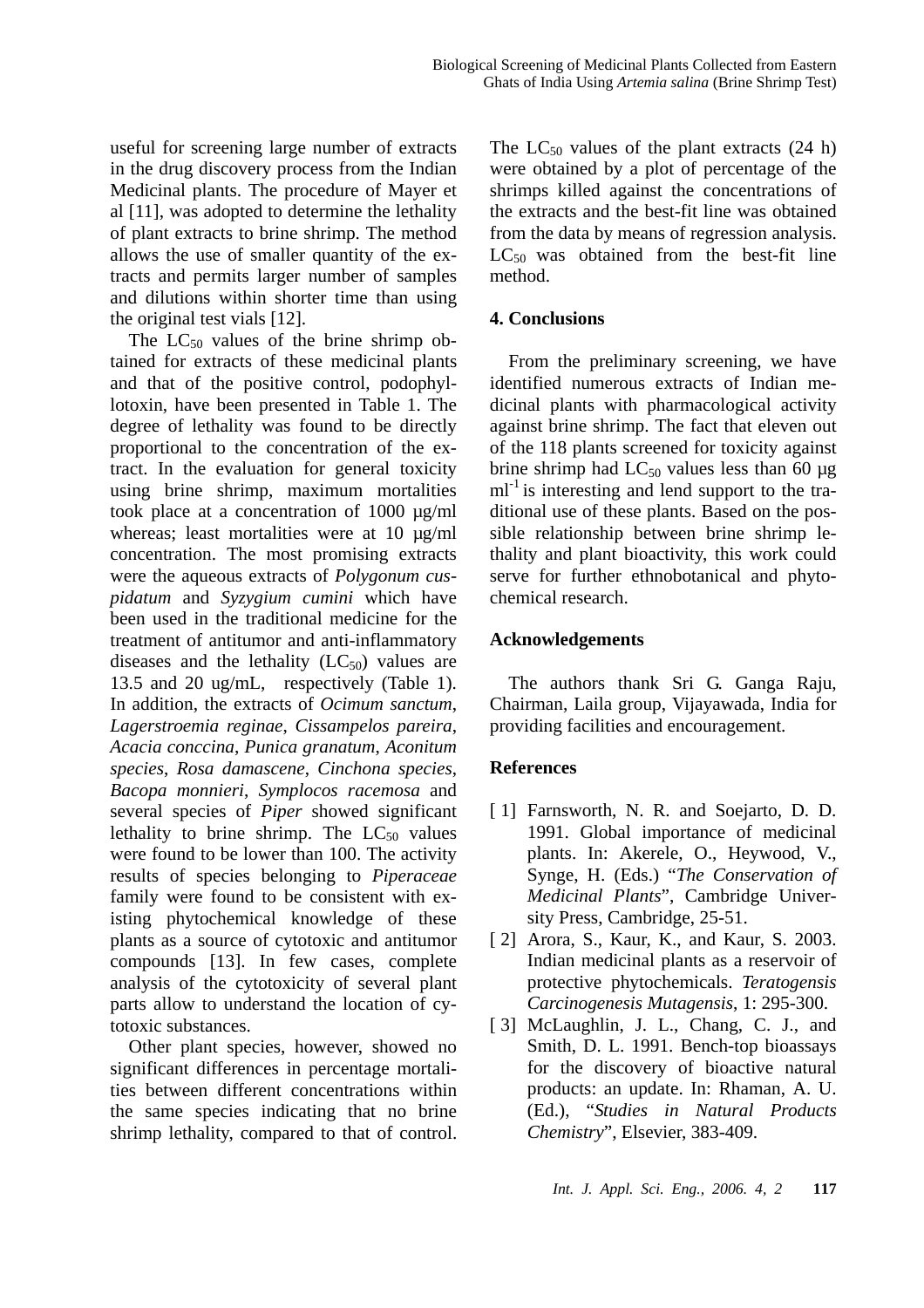- [ 4] Sleet, R. B. and Brendel, K. 1983. Improved methods for harvesting and counting synchronous populations of *Artemia nauplii* for use in developmental toxicology. *Ecotoxicology and Environmental Safety*, 7: 435-446.
- [5] Harwing, J. and Scott, P. 1971. Brine shrimp (*Artemia nauplii* L.) larvae as a screening system for fungal toxins. *Applied Microbiology*, 21: 1011-1016.
- [ 6] Pelka, M., Danzl, C., Distler, W., and Petschelt, A. 2000. A new screening test of dental materials. *Journal of Dentistry*, 28: 341-345.
- [ 7] Siqueira, M. J., Bomm, D. M., Pereira, N. F. G., Gareez, W. S., and Boaventura, M. A. D. 1998. Estudo fitoquimico de Unonopsis lindmanii- Annonaceae, biomonitorado peloensaio de toxicidade sobre Artemia salina LEACH. *Quimica Nova*, 21: 557-559.
- [ 8] Perez, H., Diaz, F., and Medina, J. D. 1997. Chemical investigation and in vitro antimalarial activity of *Tabebuia ochracea* ssp. neochrysantha. *International Journal of Pharmacog*, 35: 227-231.
- [ 9] Oberlies, N. H., Rogers, L. L., Martin, J. M., and McLaughlin, J. L. 1998. Cytotoxic and insecticidal constituents of the unripe fruit of *Persea Americana Journal of Natural Products*, 61: 781-785.
- [10] Labbe, C., Castillo, M. and Connoly, J. D. 1993. Mono and sesquiterpenoids from *Satureja gilliesii. Phytochemistry,* 34: 441-444.
- [11] Meyer, B. N., Ferrigni, N. R., Putnam, J. E., Jacobson, L. B., Nichols, D. E., and McLaughlin, J. L. 1982. Brine shrimp: a convenient general bioassay for active plant constituents. *Planta Medica*, 45: 31-34.
- [12] Sam, T. W. 1993. Toxicity testing using the brine shrimp: *Artemia salina*. In: Colegate, S. M., Molyneux, R. J. (Eds.), "*Bioactive Natural Products Detection, Isolation, and Structural Determination*", CRC Press, Boca Raton, FL, 442-456.
- [13] Parmar, V. S., Jain, S. C., Bisht, K. S., Jain, R., Taraj, P., Tha, A., Tyagi, O. D., Prasad, A. K., Wengel, J., Olsen, C. E., and Boll, P. M. 1997. Phytochemistry of the genus Piper. *Phytochemistry,* 46: 597-673.

| <b>Plant</b>              | <b>Part used</b>   | <b>Traditional use</b>                          | <b>Brine shrimp</b><br>lethality<br>$(LC_{50}, 24h)$ |
|---------------------------|--------------------|-------------------------------------------------|------------------------------------------------------|
| Lamiaceae                 |                    |                                                 |                                                      |
| 1. Mentha arvensis        | Herb               | Anti-fertility                                  | 140                                                  |
| 2. Ocimum sanctum         | <b>Whole Plant</b> | Adaptogenic                                     | 30                                                   |
| 3. Rosmarinus officinalis | Herb               | Dyspepsia, flatulence                           | 1,551                                                |
| Lauraceae                 |                    |                                                 |                                                      |
| 4. Cinnamomum zeylanicum  | <b>Bark</b>        | Anti-spasmodic,<br>antiflatulent                | 2,050                                                |
| 5. Cinnamomum tamala      | Leaf               | Hypoglycemic                                    | 870                                                  |
| <b>Liliaceae</b>          |                    |                                                 |                                                      |
| 6. Aloe barbadensis       | Gum                | Hypocholestremic,<br>cosmetic application       | 1,900                                                |
|                           | Leaf               | Treating liver disorders,<br>appetite stimulant | 4,050                                                |

**Tabe 1.** Brine shrimp lethality data of Indian medicinal plants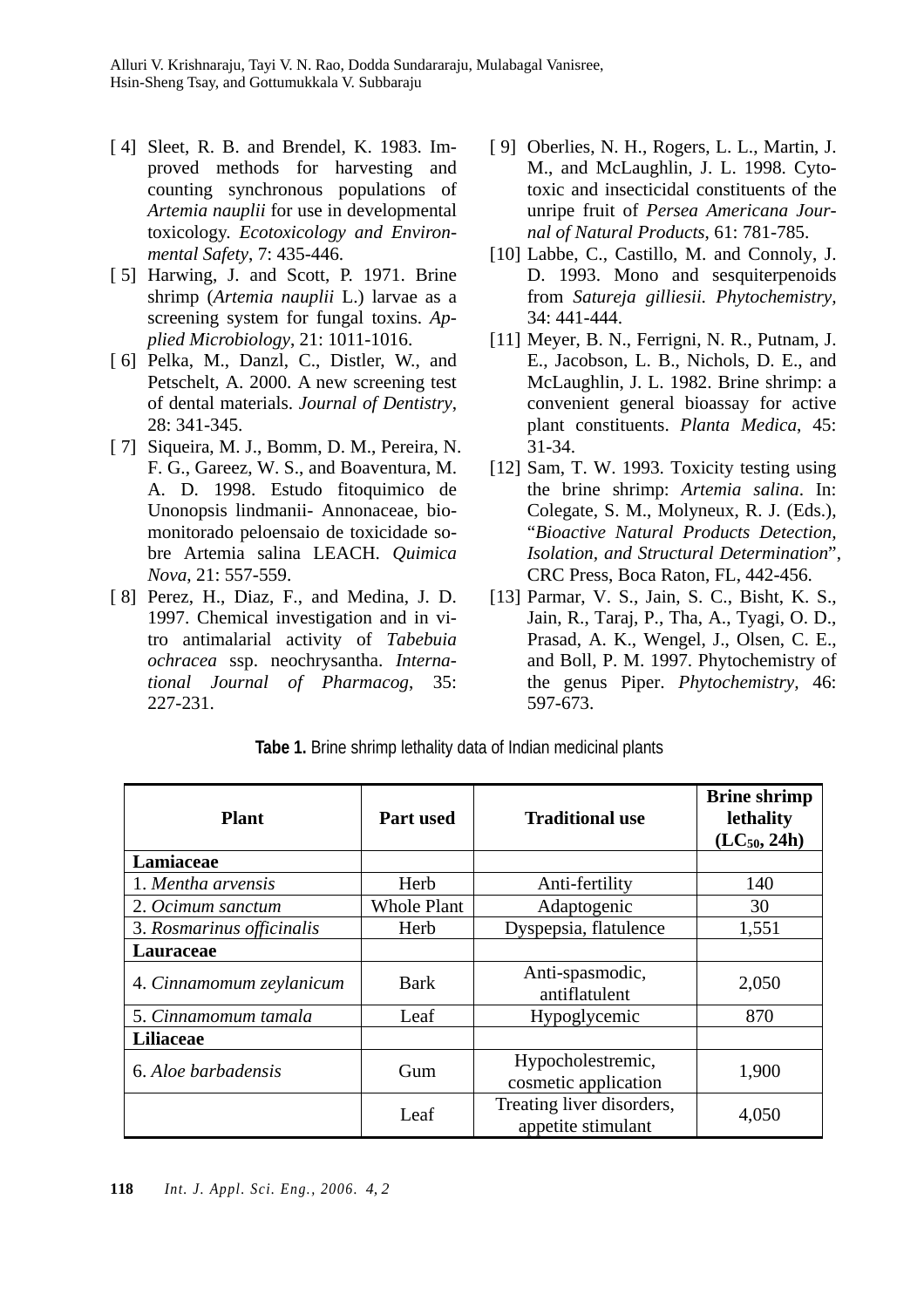| <b>Plant</b>                 | Part used   | <b>Traditional use</b>                            | <b>Brine shrimp</b><br>lethality<br>$(LC_{50}, 24h)$ |
|------------------------------|-------------|---------------------------------------------------|------------------------------------------------------|
| 7. Gloriosa superba          | Root        | Anti-fungal and<br>abortifacient                  | 177.5                                                |
| 8. Allium sativum            | Cloves      | Antihypertensive,<br>hypocholesterimic            | >5,000                                               |
| 9. Smilax sp.                | Tuber       | Rheumatoid arthritis,<br>psoriasis                | 2,430                                                |
| 10. Polygonatum cirrhifolium | Rhizome     | Anti-bacterial                                    | 1,300                                                |
| 11. Allium cepa              | Bulb        | Anthelmintic                                      | >5000                                                |
| 12. Chlorophytum tuberosum   | Tuber       | Treating impotency                                | 580                                                  |
| 13. Asparagus racemosus      | Root        | Activate Lipase and<br>Amylase                    | 1,150                                                |
| Lobeliaceae                  |             |                                                   |                                                      |
| 14. Lobelia nicotianaefolia  | Leaf        | Anti-asthmatic                                    | 142.5                                                |
| Lythraceae                   |             |                                                   |                                                      |
| 15. Lagerstroemia reginae*   | Leaf        | Anti-diabetic                                     | 55                                                   |
| 16. Woodfordia fruticosa     | Flowers     | Treating Leukorrhea                               | 230                                                  |
| 17. Lawsonia inermis         | Leaf        | Anti-Inflammatory                                 | 1,300                                                |
| <b>Malvaceae</b>             |             |                                                   |                                                      |
| 18. Abelmoschus esculentus   | Fruit       | Diuretic                                          | 147                                                  |
| 19. Abelmoschus moschatus    | Seed        | Diuretic and stomachic                            | 160                                                  |
| 20. Abutilon indicum         | Seed        | Anti-inflammatory &<br>Anthelmintic               | 165                                                  |
| 21. Bobax malabarica         | <b>Bark</b> | Treating skin eruptions                           | >5,000                                               |
| 22. Gossypium herbaceum      | Root        | Treating Nerve inflamma-<br>tion                  | >5,000                                               |
|                              | Seed        | Anti-fertility                                    | 183                                                  |
| 23. Hibiscus rosasinensis    | Flowers     | Antiasthama                                       | 460                                                  |
|                              | <b>Bark</b> | Anti-fertility                                    | 950                                                  |
| 24. Hibiscus cannabinus      | Leaf        | Purgative and aperient                            | 590                                                  |
| 25. Sida cordifolia          | Whole plant | Antiobese, antiasthamatic<br>and antiinflammatory | 2,650                                                |
| Meliaceae                    |             |                                                   |                                                      |
| 26. Melia azedarach          | Fruit       | Anti-viral                                        | 170                                                  |
|                              | Leaf        | Anti-Malarial                                     | 875                                                  |
| 27. Azadirachta indica       | Seed        | Anti-viral                                        | 440                                                  |
|                              | <b>Bark</b> | Anti-bacterial                                    | 370                                                  |

**Table 1**. Brine shrimp lethality data of Indian medicinal plants (continued)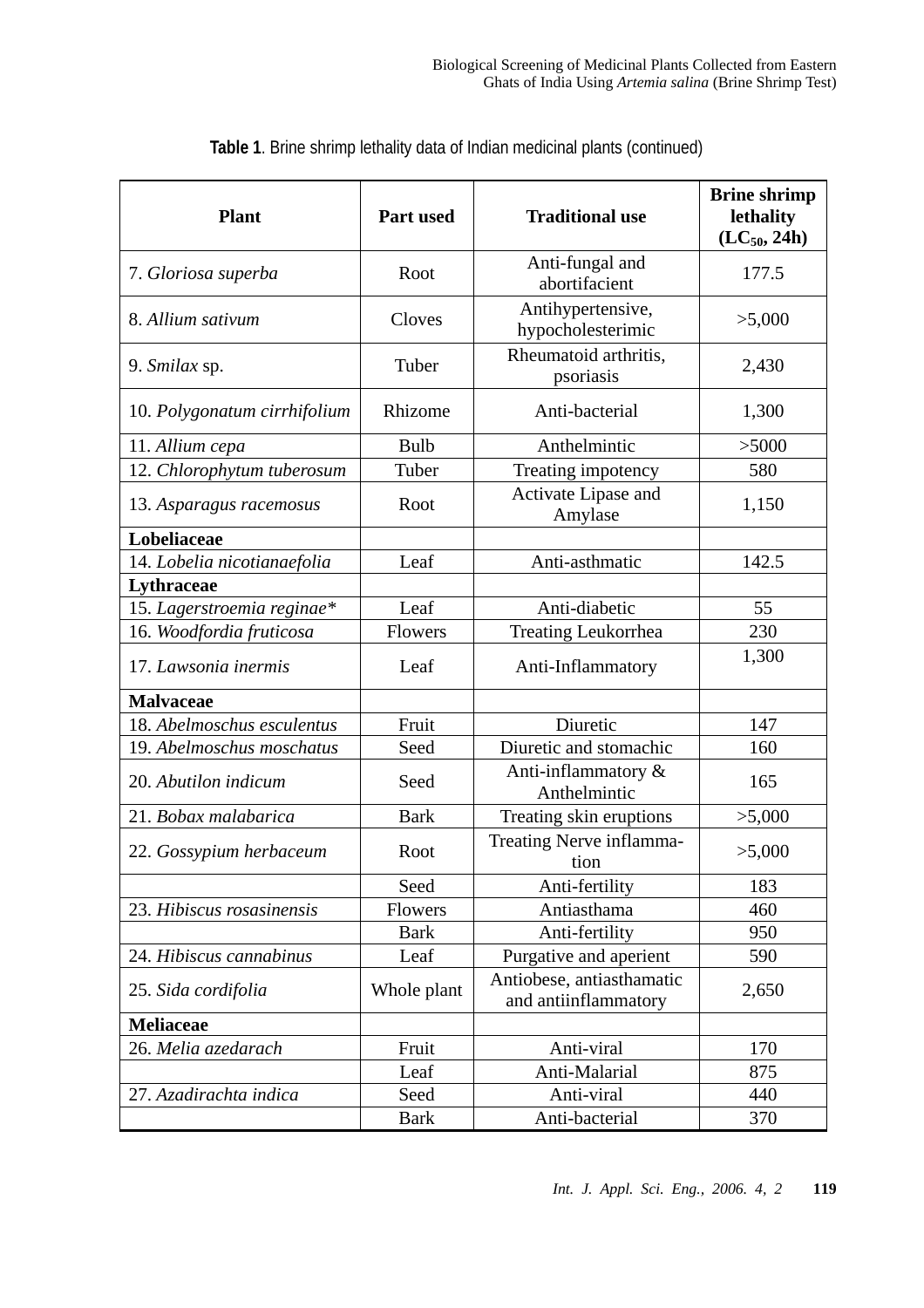| <b>Plant</b>             | Part used   | <b>Traditional use</b>                 | <b>Brine shrimp</b><br>lethality<br>$(LC_{50}, 24h)$ |
|--------------------------|-------------|----------------------------------------|------------------------------------------------------|
| Menispermaceae           |             |                                        |                                                      |
| 28. Tinospora cordifolia | <b>Stem</b> | Adaptogenic                            | >5,000                                               |
| 29. Anamirta cocculus    | Seed        | Treating scabies, epilepsy             | 840                                                  |
| 30. Cissampelos pareira  | Root        | Antidiabetic,<br>Antiasthamatic        | 39                                                   |
| <b>Mimosaceae</b>        |             |                                        |                                                      |
| 31. Acacia nilotica      | <b>Bark</b> | Antidiabetic, antioxidant              | 300                                                  |
| 32. Acacia catechu       | <b>Bark</b> | <b>Treating Liver diseases</b>         | 450                                                  |
| 33. Mimosa pudica        | Seed        | Diuretic                               | 1,125                                                |
| 34. Acacia conccina      | Fruit       | Cosmetic application                   | 59.5                                                 |
| 35. Albizzia lebbeck     | <b>Bark</b> | Anti-inflammatory                      | 120                                                  |
| <b>Moraceae</b>          |             |                                        |                                                      |
| 36. Ficus benghalensis   | <b>Bark</b> | Antidiabetic, antidiarrhoeal           | 1,000                                                |
| 37. Ficus glomerata      | <b>Bark</b> | Anthelmentic                           | 850                                                  |
| 38. Ficus religiosa      | Leaf        | Treating skin diseases                 | >5,000                                               |
| Moringaceae              |             |                                        |                                                      |
| 39. Moringa oleifera     | <b>Bark</b> | Anti-inflammatory                      | >1,000                                               |
|                          | Seed        | Anti-inflammaroty                      | 400                                                  |
|                          | Leaf        | Anti-inflammaroty                      | 1,525                                                |
| <b>Musaceae</b>          |             |                                        |                                                      |
| 40. Musa paradisica      | Tuber       | Treating peptic ulcer                  | >5,000                                               |
| <b>Myricaceae</b>        |             |                                        |                                                      |
| 41. Myrica esulenta      | Fruit       | Sedative, stomachic                    | 430                                                  |
| Myristicaceae            |             |                                        |                                                      |
| 42. Myristica fragrans   | Nut         | Anti-arthritics &<br>anti-inflammatory | 555                                                  |
| <b>Myrsinaceae</b>       |             |                                        |                                                      |
| 43. Embelia ribes        | Fruit       | Anti-inflammatory                      | 463                                                  |
| <b>Myrtaceae</b>         |             |                                        |                                                      |
| 44. Psidium guajava      | Leaf        | Anti-diarrhoeal                        | 880                                                  |
| 45. Syzygium cumini      | Seed        | Anti-diabetic                          | 475                                                  |
| 46. Syzygium aromaticum  | Flower buds | Anti-inflammatory                      | 20                                                   |
| Nymphaeaceae             |             |                                        |                                                      |
| 47. Nelumbo nucifera     | Flower      | Astringent, stops bleeding             | 185                                                  |
|                          | Seed        | Treating GI disorders and<br>diarrhoea | 2,200                                                |
| Orchidaceae              |             |                                        |                                                      |
| 48. Orchis sp.           | Tuber       | Treating diarrhoea,<br>indigestion     | 2,325                                                |
| Papaveraceae             |             |                                        |                                                      |

**Table 1**. Brine shrimp lethality data of Indian medicinal plants (continued)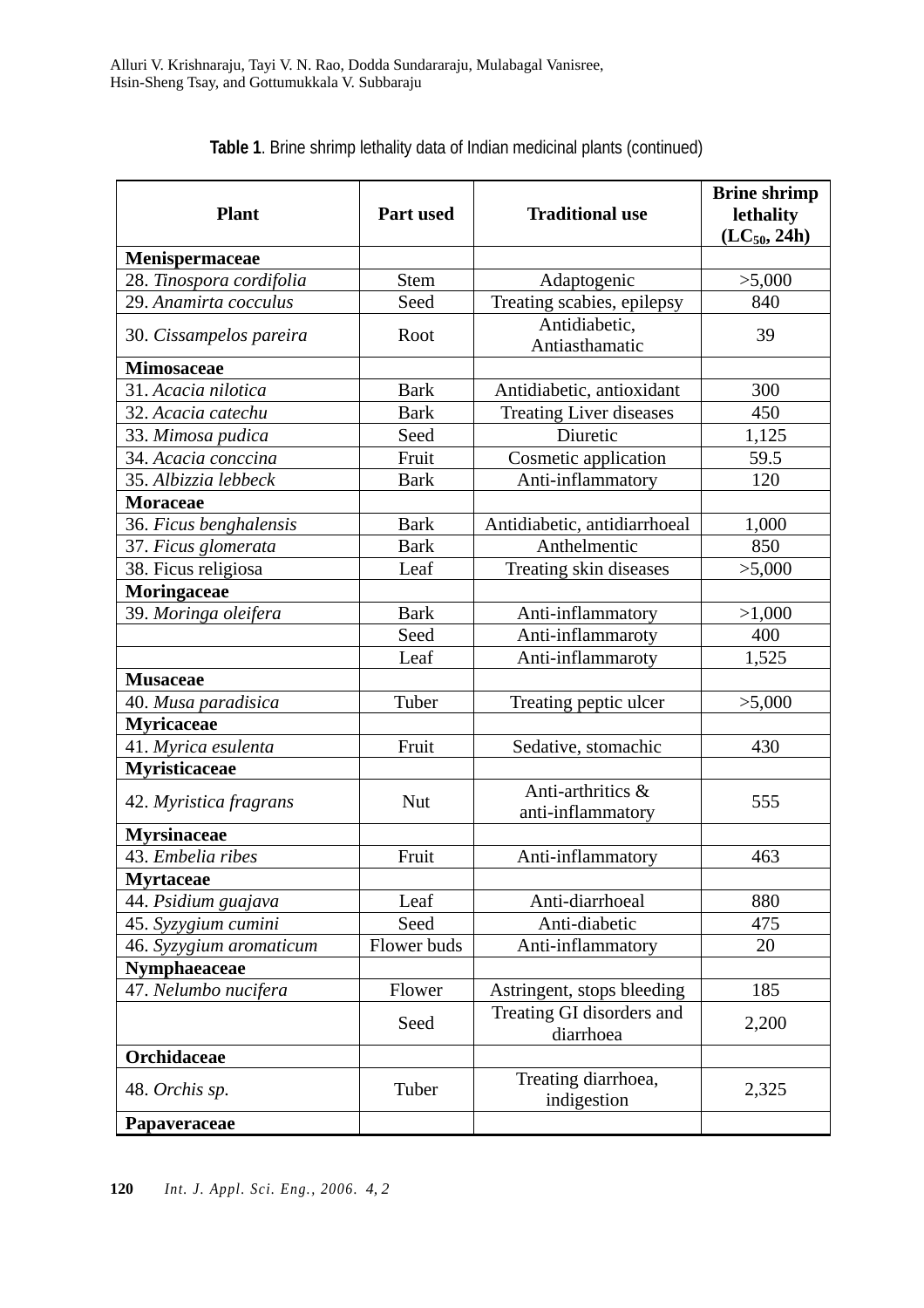| <b>Plant</b>                             | Part used   | <b>Traditional use</b>                             | Brine shrimp le-<br>thality $(LC_{50}, 24h)$ |
|------------------------------------------|-------------|----------------------------------------------------|----------------------------------------------|
| 49. Papaver somniferum                   | Seed        | Analgesic, CNS<br>stimulants                       | 3,562                                        |
| Papilionaceae                            |             |                                                    |                                              |
| 50. Phaseolus roseburghii                | Fruit       | Urolithotriptics                                   | 580                                          |
| Parmeliaceae                             |             |                                                    |                                              |
| 51. Parmelia perlata                     | Whole plant | Diuretic and<br>sedative                           | 730                                          |
| <b>Passifloraceae</b>                    |             |                                                    |                                              |
| 52. Passiflora sp.                       | Leaf        | Anti-hypertensive,<br>used in gastric<br>disorders | 2,075                                        |
| <b>Pinaceae</b>                          |             |                                                    |                                              |
| 53. Cedrus deodara                       | Wood        | Anti-asthmatic                                     | 300                                          |
| Piperaceae                               |             |                                                    |                                              |
| 54. Piper betle                          | Leaf        | Improve digestion                                  | 240                                          |
| 55. Piper cubeba                         | Fruit       | Antitussive                                        | 750                                          |
| 56. Piper nigrum                         | Fruit       | Appetite stimulants                                | 30                                           |
| 57. Piper longum                         | Fruit spike | Anti-diarrhoeal                                    | 45                                           |
|                                          | Root        | Anti-diarrhoeal                                    | 95                                           |
| Plumbaginaceae<br>58. Plumbago zeylanica | Root        | Treating skin<br>diseases, cytotoxic               | 2,410                                        |
| Poaceae                                  |             |                                                    |                                              |
| 59. Cynodon dactylon                     | Whole plant | Astringent                                         | >5,000                                       |
| 60. Andropogon muricatus                 | Root        | Anti-spasmodic, diu-<br>retic                      | 4,050                                        |
| 61. Vetiveria zizanioides                | Root        | Perfumes                                           | 690                                          |
| Polygonaceae                             |             |                                                    |                                              |
| 62. Polygonum cuspidatum                 | Root        | Anti-tumor                                         | 13.5                                         |
| 63. Rheum emodi                          | Root        | Hepatoprotective,<br>blood purifier                | 1,152                                        |
| 64. Rumex crispus                        | Root        | Anti-inflammatory,<br>used in dermatitis           | 1,125                                        |
| Punicaceae                               |             |                                                    |                                              |
| 65. Punica granatum                      | Fruit rind  | Anti-diarrhoeal And<br>Anti-dysenteric             | 45                                           |

**Table 1**. Brine shrimp lethality data of Indian medicinal plants (continued)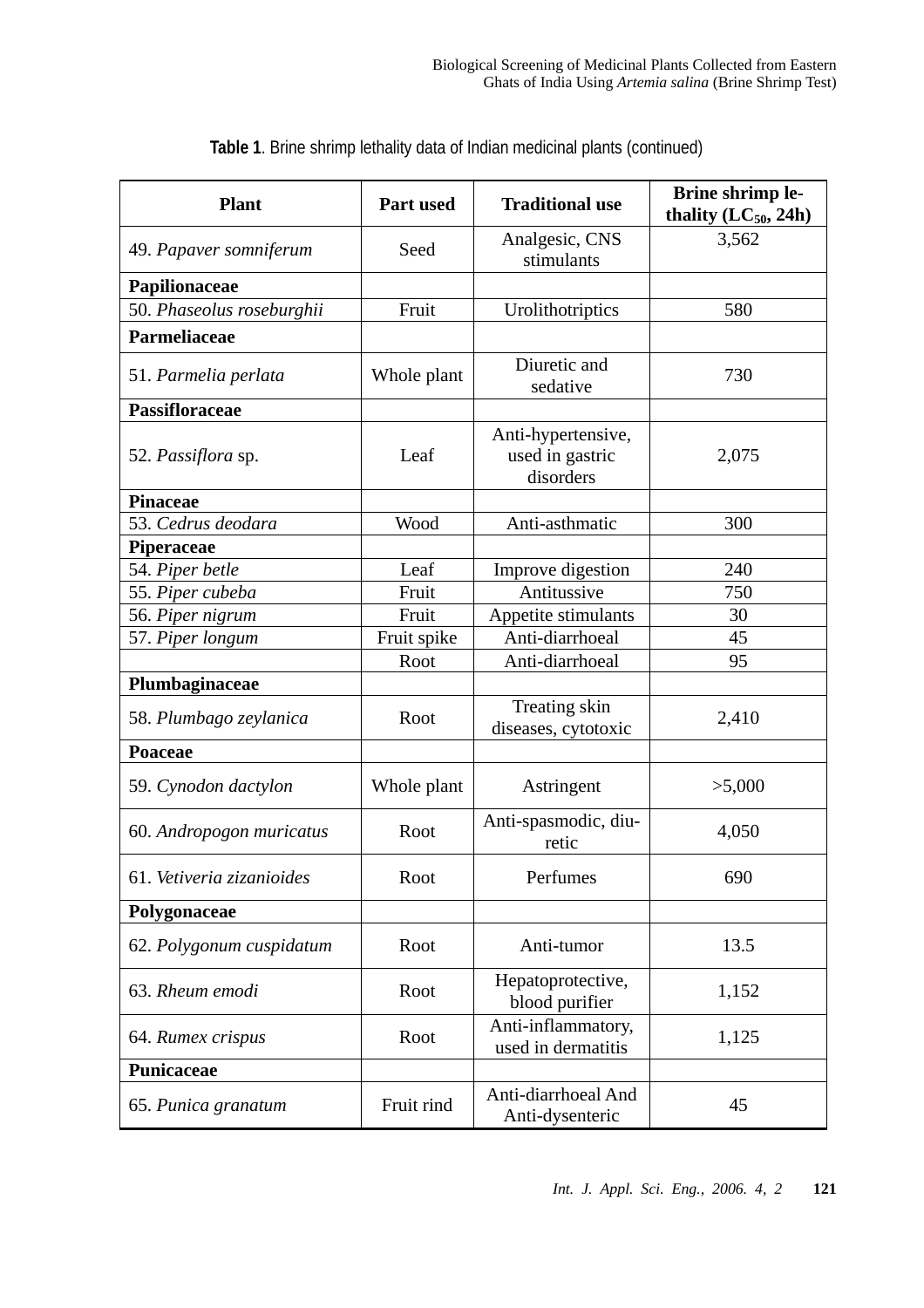| <b>Plant</b>                 | <b>Part used</b> | <b>Traditional use</b>              | <b>Brine shrimp le-</b><br>thality $(LC_{50}, 24h)$ |
|------------------------------|------------------|-------------------------------------|-----------------------------------------------------|
| Ranunculaceae                |                  |                                     |                                                     |
| 66. Aconitum sp.             | Tuber            | Antiarthritic,<br>anti-inflammation | 44                                                  |
| 67. Nigella sativa           | Fruit            | Anti-bacterial                      | 414                                                 |
| 68. Hydrastis canadensis*    | Root             | Treating Gastritis,<br>peptic ulcer | 320                                                 |
| <b>Rosaceae</b>              |                  |                                     |                                                     |
| 69. Rosa damascena           | Flower           | Cosmetic<br>application             | 80                                                  |
| <b>Rubiaceae</b>             |                  |                                     |                                                     |
| 70. Cinchona spp.            | <b>Bark</b>      | Appetite stimulant                  | 47                                                  |
| 71. Gardenia gummifera       | Gum resin        | Antispasmodic,<br>expectorent       | 126.5                                               |
| 72. Paedaria foetida         | Whole<br>plant   | Treating piles                      | 2,300                                               |
| 73. Rubia cordifolia         | Root             | Anti-bacterial                      | 370                                                 |
| <b>Rutaceae</b>              |                  |                                     |                                                     |
| 74. Aegle marmelos           | Fruit pulp       | Anti-Dysentric &<br>Anti-Diarrhoeal | 4,120                                               |
|                              | Root             | Antihypertensive<br>and cardiotonic | 3025                                                |
|                              | Leaf             | Anti-diabetic                       | 430                                                 |
| 75. Murraya koenigii         | Leaf             | Antidysentric and<br>antidiarrhoeal | >5,000                                              |
| 76. Citrus medica var. limon | fruit            | Cardiac tonic and<br>palpitation    | 147                                                 |
|                              | Fruit peel       | Anti-scurvy                         | 92.5                                                |
| 77. Citrus reticulata        | Fruit peel       | Anti-oxidant                        | 500                                                 |
| 78. Citurs aurantium         | Fruit            | Treating<br>atherosclerosis         | 580                                                 |
| <b>Santalaceae</b>           |                  |                                     |                                                     |
| 79. Santalum album           | Heart wood       | Treating skin<br>diseases           | > 5000                                              |
| Sapindaceae                  |                  |                                     |                                                     |
| 80. Sapindus emarginatus     | Fruit            | Anti-bacterial                      | 118                                                 |

| Table 1. Brine shrimp lethality data of Indian medicinal plants (continued) |  |  |  |
|-----------------------------------------------------------------------------|--|--|--|
|-----------------------------------------------------------------------------|--|--|--|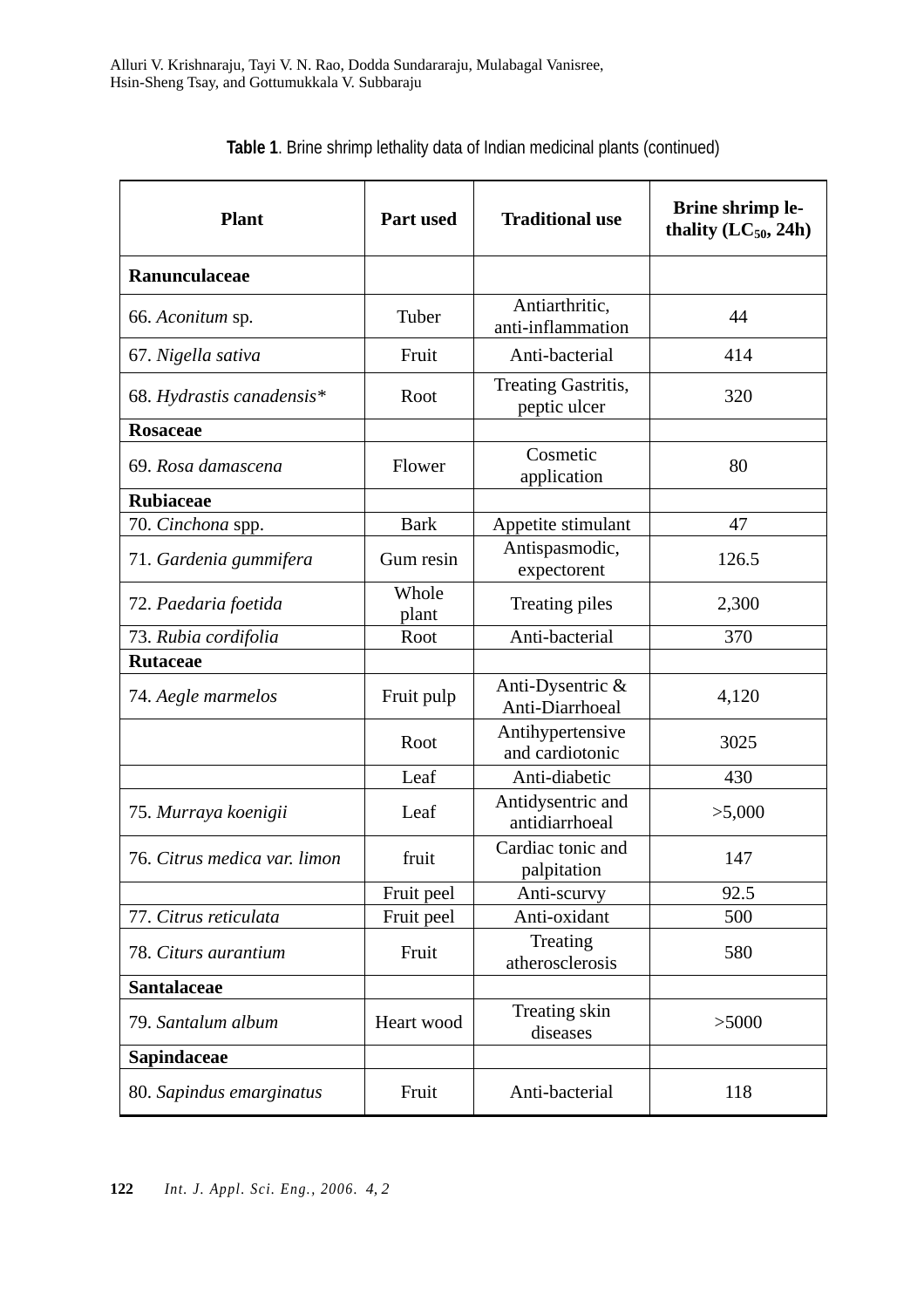| <b>Plant</b>             | <b>Part used</b>   | <b>Traditional use</b>                   | Brine shrimp le-<br>thality $(LC_{50}, 24h)$ |
|--------------------------|--------------------|------------------------------------------|----------------------------------------------|
| <b>Saxifragaceae</b>     |                    |                                          |                                              |
| 81. Bergenia ligulata    | Root               | Urolithotriptic                          | 2,550                                        |
| Scrophulariaceae         |                    |                                          |                                              |
| 82. Bacopa monnieri*     | Whole herb         | Memory stimulants                        | 90                                           |
| 83. Picrorhiza kurroa    | Root               | Treating viral hepatitis                 | 3,500                                        |
| <b>Simaroubaceae</b>     |                    |                                          |                                              |
| 84. Ailanthus excelsa    | Root               | Anti-tumour and<br>cytotoxic             | 1,900                                        |
| Solanaceae               |                    |                                          |                                              |
| 85. Atropa acuminata     | <b>Bark</b>        | Anticholinergic,<br>nti-spasmodic        | 4,000                                        |
| 86. Capsicum annuum*     | Fruit              | Anti-rheumatic                           | 110                                          |
| 87. Datura metel         | Herb               | Anti-spasmodic                           | 4,250                                        |
| 88. Solanum indicum      | Root               | Treating cough, nasal<br>ulcer           | 195                                          |
| 89. Solanum nigrum       | Fruit              | Anti ulcer                               | 130                                          |
| 90. Solanum surattensis  | <b>Whole Plant</b> | Anti-pyretic activity<br>anti microbials | 130                                          |
| 91. Solanum trilobatum   | <b>Whole Plant</b> | Anti-Tussive (cough)                     | 1,250                                        |
| 92. Withania somnifera*  | Root               | Anti-arthritic,<br>adaptogenic           | 310                                          |
| <b>Sterculiaceae</b>     |                    |                                          |                                              |
| 93. Helicteres isora     | Fruit              | Antidiarrhoeal                           | 1,870                                        |
| 94. Abroma augusta       | Root               | Treating menstrual<br>disorders          | 1,450                                        |
| <b>Strychnaceae</b>      |                    |                                          |                                              |
| 95. Strychnos nuxvomica  | Seed               | Anti ulcer                               | 430                                          |
| 96. Strychnos potatorium | Seed               | Anti-hypercholestermi<br>c & diuretic    | 1,100                                        |
| Symplocaceae             |                    |                                          |                                              |
| 97. Symplocos racemosa   | <b>Bark</b>        | Uterine stimulant                        | 90                                           |
| <b>Tamaricaceae</b>      |                    |                                          |                                              |
| 98. Tamarix gallica      | Gall               | Treating diarrhoea                       | 290                                          |

**Table 1**. Brine shrimp lethality data of Indian medicinal plants (continued)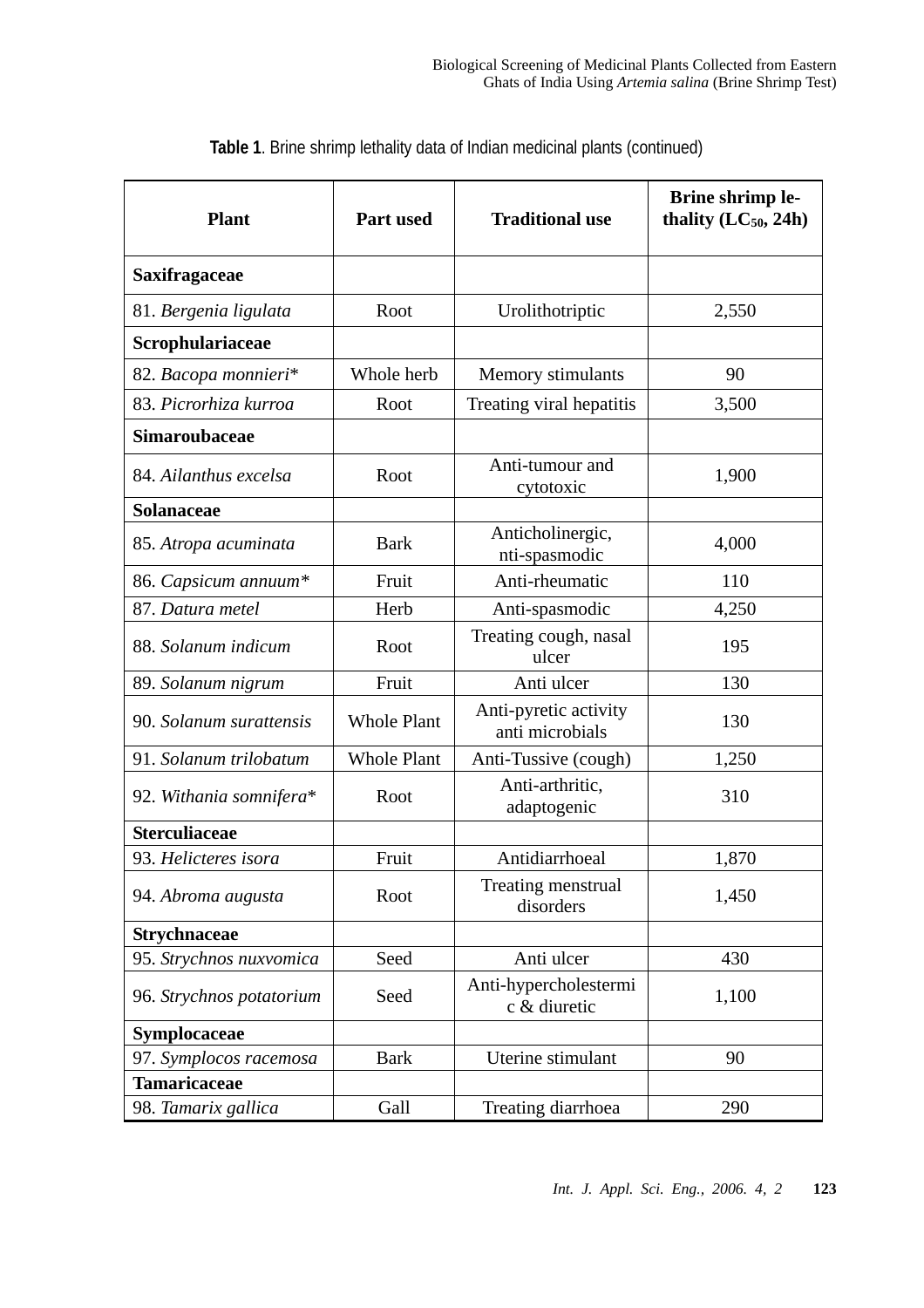| <b>Plant</b>                     | Part used   | <b>Traditional use</b>                               | <b>Brine shrimp</b><br>lethality $(LC_{50}, 24h)$ |
|----------------------------------|-------------|------------------------------------------------------|---------------------------------------------------|
| <b>Taxaceae</b>                  |             |                                                      |                                                   |
| 99. Taxus baccata                | Leaf        | Antidepressant,<br>anti-inflammatory                 | 450                                               |
| <b>Theaceae</b>                  |             |                                                      |                                                   |
| 100. Camellia sinensis           | young twigs | Anti-oxidant                                         | 250                                               |
|                                  | Leaf        | Anti-oxidant                                         | 150                                               |
| <b>Thymelaeaceae</b>             |             |                                                      |                                                   |
| 101. Aquilaria malaccensis       | Stem wood   | Diuretic                                             | 900                                               |
| <b>Urticaceae</b>                |             |                                                      |                                                   |
| 102. Ficus religosa              | leaf        | Treating skin<br>diseases                            | >10,000                                           |
| Valerianaceae                    |             |                                                      |                                                   |
| 103. Nardostachys jata-<br>mansi | Root        | Treating peptic ulcer                                | 375                                               |
| 104. Valeriana wallichii**       | Root        | Sedative                                             | 3,875                                             |
| <b>Verbenaceae</b>               |             |                                                      |                                                   |
| 105. Clerodendrum<br>phlomidis   | Root        | Antidiarrhoeal                                       | 3,750                                             |
| 106. Clerodendrum serra-<br>tum  | Root        | Anti-Histamin                                        | 340                                               |
| 107. Vitex negundo**             | Leaf        | Anti-inflammatory                                    | 282                                               |
| <b>Violaceae</b>                 |             |                                                      |                                                   |
| 108. Viola odorata               | Whole herb  | Astringent,<br>Diapharetic                           | 800                                               |
| <b>Vitaceae</b>                  |             |                                                      |                                                   |
| 109. Vitis vinifera              | Seed        | Laxative                                             | 1,600                                             |
| <b>Zingiberaceae</b>             |             |                                                      |                                                   |
| 110. Amomum subulatum            | Fruit       | Anti-fungal                                          | 205                                               |
| 111. Curcuma longa               | Rhizome     | Cytotoxic,<br>antioxidant, treating<br>skin diseases | 1525                                              |
| 112. Curcuma zedoaria            | Rhizome     | Anti-dysentric and<br>diarrhoeals                    | 1,700                                             |

**Table 1**. Brine shrimp lethality data of Indian medicinal plants (continued)